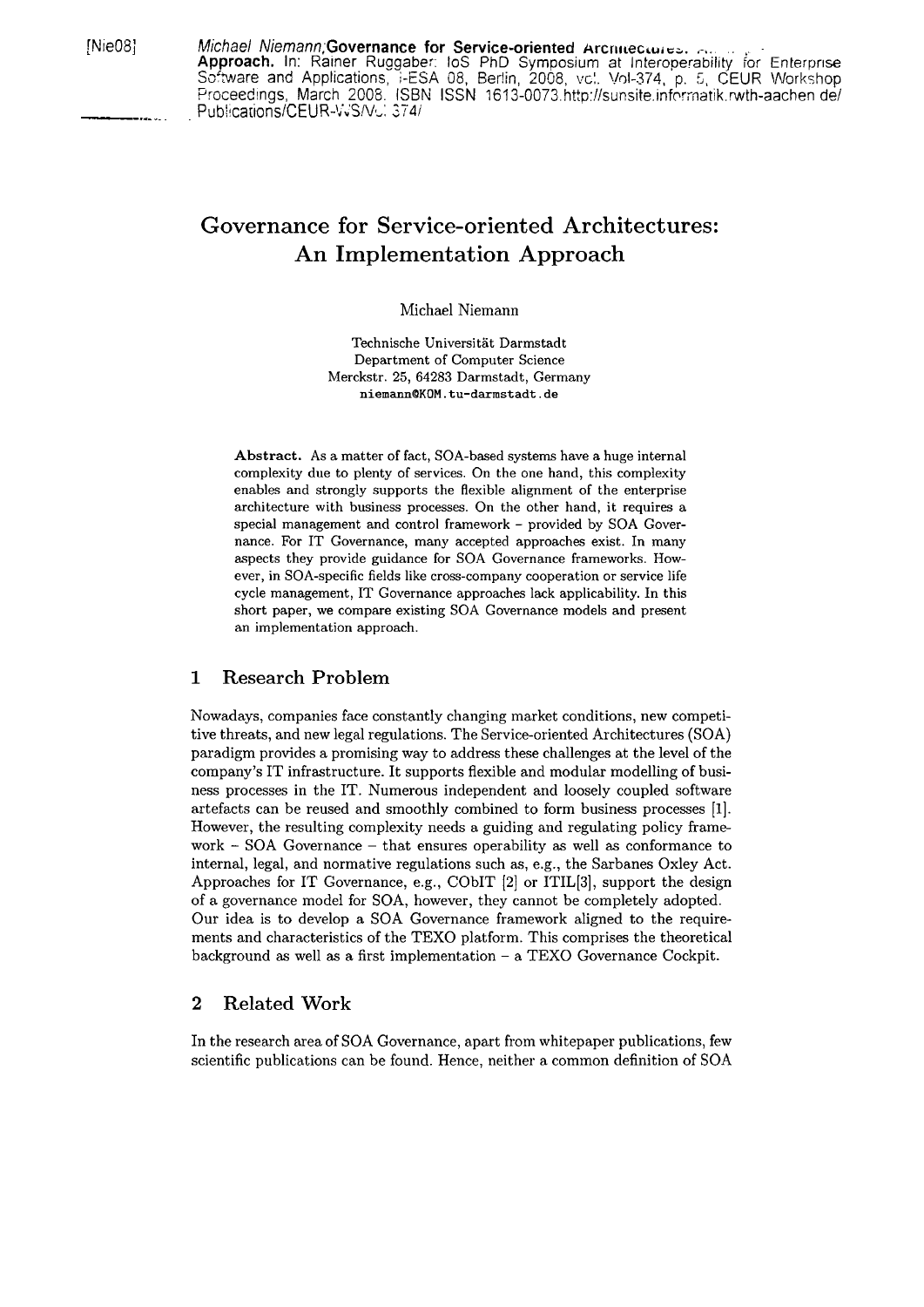| Legend<br>$\circ$ - integrated<br>$\bullet$ - integrated and<br>specified in detail<br>$x$ – not integrated | Organizational<br>changes | SOA Maturity<br>Model | Accountabilities<br>Specific Roles | Best practices | Metrics model | Impact on<br>behavior | SOA Life Cycle | SOA Roadmap         | Policy Catalog | Service Life<br>Cycle |
|-------------------------------------------------------------------------------------------------------------|---------------------------|-----------------------|------------------------------------|----------------|---------------|-----------------------|----------------|---------------------|----------------|-----------------------|
| Brauer/Kline                                                                                                | $\times$                  | $\circ$               | $\times$                           | $\times$       | $\times$      | $\times$              | ×              | $\bullet$           | $\bullet$      | $\bullet$             |
| Bieberstein                                                                                                 | $\bullet$                 | $\times$              | $\bullet$                          | $\bullet$      | $\circ$       | ٠                     | $\times$       | $\bullet$           | $\circ$        | $\times$              |
| WebMethods                                                                                                  | $\circ$                   | $\circ$               | X                                  | $\circ$        | $\times$      | ×                     | $\bullet$      | X                   | $\bullet$      | $\circ$               |
| Software AG                                                                                                 | ٠                         | $\bullet$             | ٠                                  | $\bullet$      | $\times$      | ×                     | $\times$       | $\bullet$           | $\bullet$      | $\bullet$             |
| <b>BEA Systems</b>                                                                                          | $\times$                  | $\times$              | X                                  | $\times$       | $\times$      | $\times$              | $\bullet$      | $\times$            | $\circ$        | $\bullet$             |
| <b>SAP AG</b>                                                                                               | $\bullet$                 | $\times$              | X                                  | $\times$       | $\circ$       | $\times$              | $\times$       | $\times$            | $\bullet$      | $\circ$               |
| Oracle                                                                                                      | $\bullet$                 | $\circ$               | $\bullet$                          | $\bullet$      | $\circ$       | $\circ$               | $\bullet$      | $\times$            | ٠              | $\circ$               |
| <b>IBM</b>                                                                                                  | $\circ$                   | $\times$              | $\circ$                            | $\bullet$      | $\circ$       | x                     | $\bullet$      | ×                   | ×              | ٠                     |
| Marks/Bell                                                                                                  | ٠                         | $\times$              | ٠                                  | $\bullet$      | ٠             | ٠                     | $\bullet$      | $\circ$             | $\bullet$      | $\circ$               |
| Schelp/Stutz                                                                                                | ٠                         | x                     | ٠                                  | $\mathbf{x}$   | $\times$      | x                     | $\circ$        | ×                   | $\circ$        | $\mathbf x$           |
| <b>Weill/Ross</b>                                                                                           |                           | ×                     |                                    | ×              | ÷             |                       | ×              | $\pmb{\times}$<br>т | $\circ$        | ×                     |

Fig. 1. Comparison of SOA Governance approaches (cf. [18])

Governance nor commonly accepted models for SOA Governance frameworks have been defined. An overview of the common concepts of SOA Governance is given in **[4].** 

Several software companies propose different perspectives on SOA Governance, including, e.g., SOA maturity models or service lifecycle management. Ten of the most relevant ones  $[5-17]$  are presented and compared in  $[18]$  (cf. Fig. 1). The comparison criteria are elements often found as components of SOA Governance frameworks. The last entry shows the IT Governance approach by Weill and Ross [19].

Clearly, the approaches differ by definition and scope. Methods used may be defined differently and comprise different aspects, depending on the single approach. Concerning the scope, the approach by Software AG [8] and the model by Marks/Bell [16] are the most comprehensive ones, while others like Schelp and Stutz [17] or BEA Systems [9] dig deeper into single aspects.

The most frequently mentioned methods to cope with SOA pecularities in a SOA Governance framework are the particular consideration of the *service lifecycle,* a specific *policy catalog* and *organizational changes*. While the latter is also part of common IT Governance frameworks, the first aspects are typical for SOA Governance approaches. Furthermore, *specific roles und accountabilities, best practices,*  and a *SOA Lifecycle* are considered important for SOA Governance by most of the investigated models.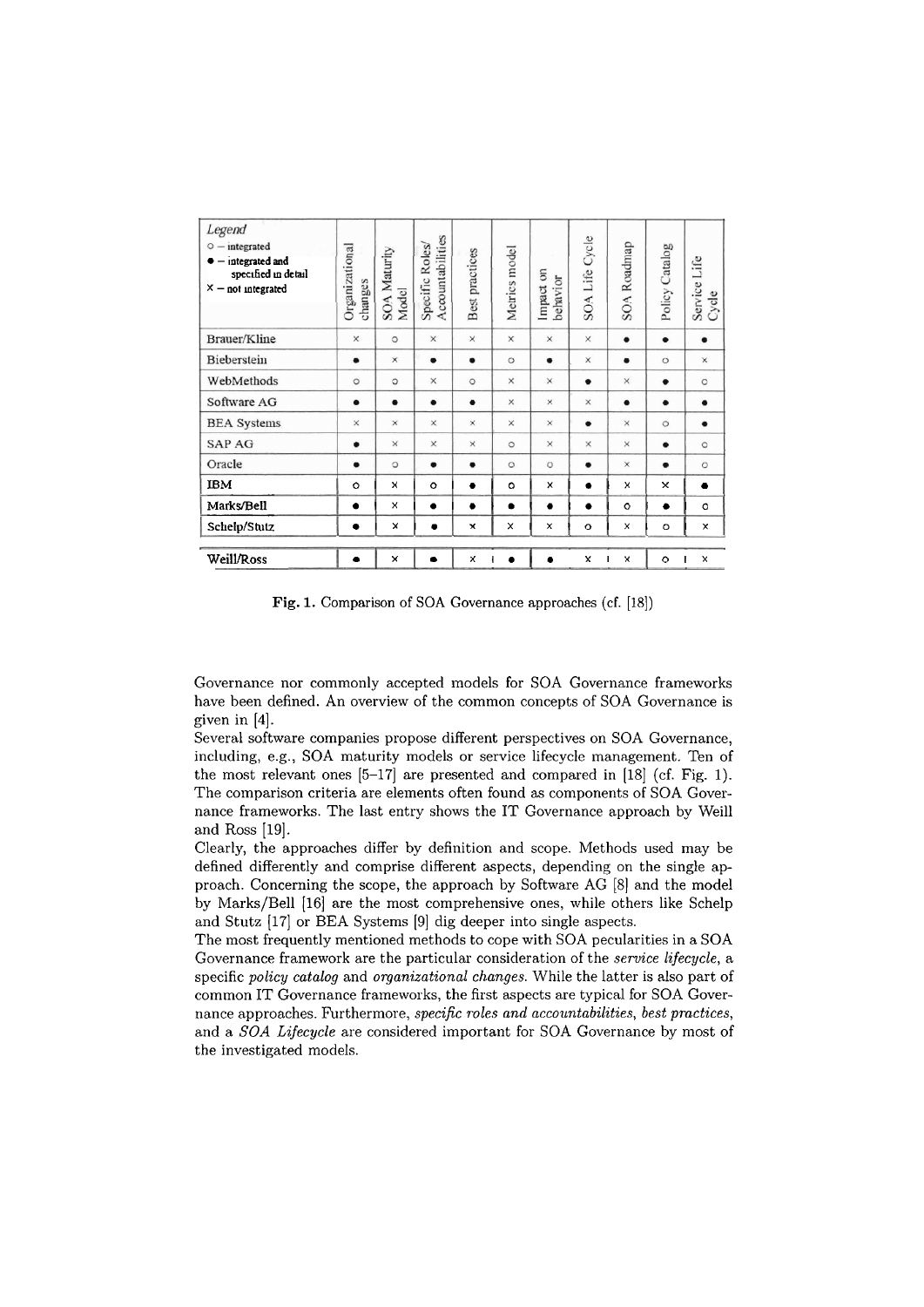Concluding, we see that a number of different perspectives on governance for SOAs exist as well as different ways of realization. However, this survey provides a useful foundation to construct a high level view on SOA Governance.

## **3 Contributions**

Based on this comparison, we propose a generic SOA Governance model [18]. It comprises a policy framework, organizational entities, a metrics system, and a catalog of best practices. **A** SOA Maturity Model **as** proposed in [21-261 provides the organizational entities with information and feedback concerning the SOA adaptation. These adjust the sets of policies, according to best practice recommendations, to the current needs of the system. Thus, a closed loop governance is established.

Currently, research focuses on modelling governance frameworks **as** semantic networks. We plan to adjust a concrete implementation of the SOA Governance Model described in [18] to the requirements of the TEXO platform. It is intended to develop a semantic network that represents the coherences and relations within our model, including activities, processes, responsibilities, metrics, and best practices. The combination of a user interface, the semantic governance model for SOA, and the possibility to instantiate this model for usage in practice will form a TEXO Governance Cockpit.

# **4 Future Work**

Future contributions will deal with the question how to efficiently provide governance for SOA systems in general. We divide this area into three different parts. A "high level governance" perspective will cope with the generic modelling of governance approaches. Crucial elements of governance models as well **as** ways to implement them are identified. This is the current focus of our research.

At an "intermediary layer" of governance, we investigate the applicability of alternative paradigms in order to provide SOA Governance, e.g., the potential deployment of multi agent systems.

The "low level" governance addresses policy modelling and automatic policy enforcement. It represents the link to the underlying monitoring layer. The availability of appropriate data as input to decision making is a basic requirement for successful governance. Hence, monitoring data is a valuable input to governance models. In [20] we describe an agent-based monitoring approach.

# **Disclaimer**

The project was funded by means of the German Federal Ministry of Economy and Technology under the promotional reference 01MQ07012. The authors take the responsibility for the contents.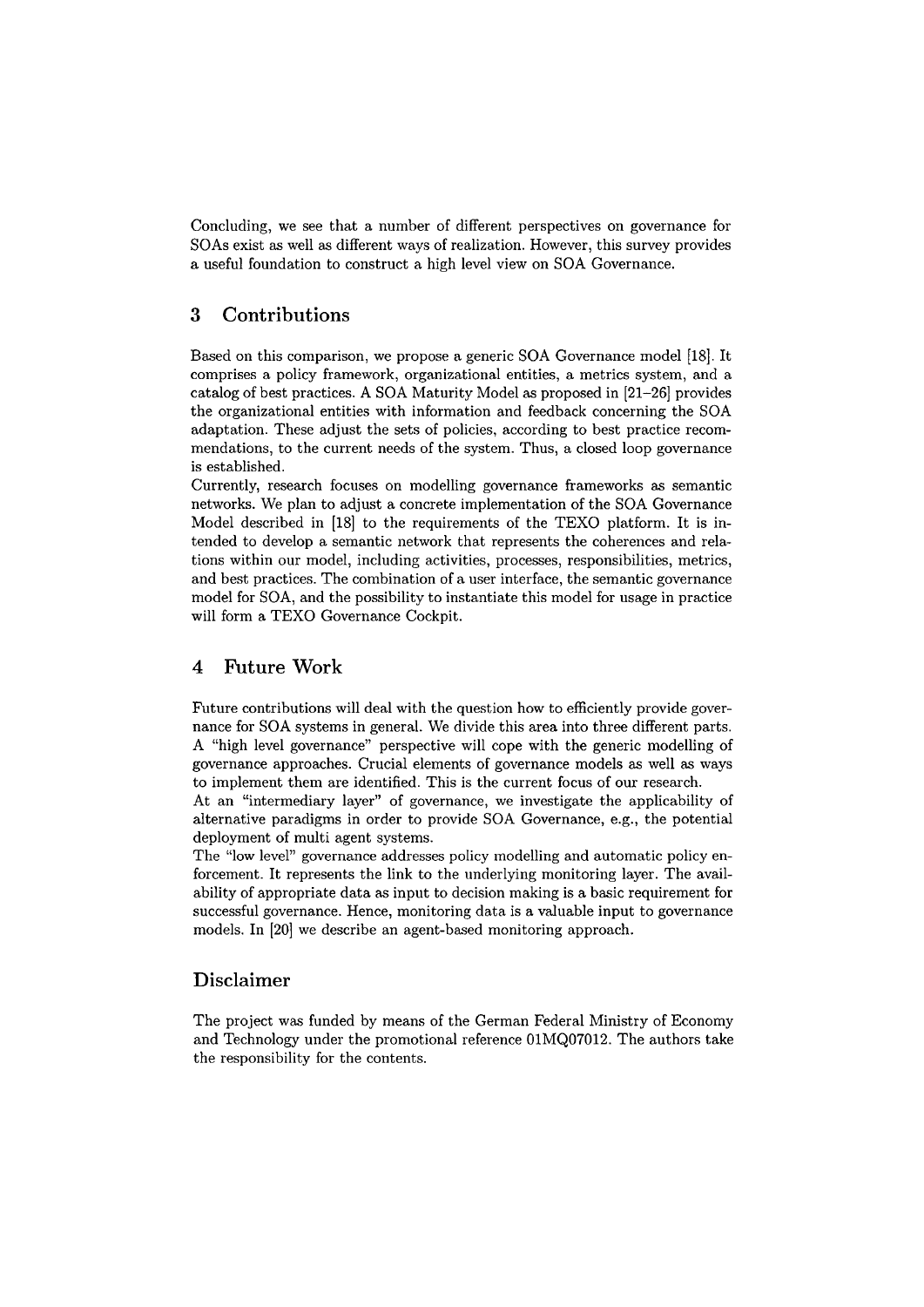### **References**

- 1. Papazoglou, M. P.: Service-Oriented Computing: Concepts, Characteristics and Directions. 4th International Conference on Web Information Systems Engineering (WISE 2003), Rome, Italy, 2003, pp. 3-12.
- 2. ITGI, IT Governance Institute: CObIT 4.1. 2007.
- 3. OGC, Office of Governance Commerce (OGC): IT Infrastructure Library. Version: 2007. http://www.itil.org
- 4. Niemann, M., Repp, N., Janiesch, C., Steinmetz, R.: Towards a Service Governance Framework for Service-Oriented Architectures. GRCIS 2008 Montpellier - under submission
- 5.Brauer, B., Kline, S.: SOA Governance: A Key Ingredient of the Adaptive Enterprise. Version: February 2005. www.managementsoftware.hp.com/products/soa/swp/soa\_swp\_governance.pdf.
- 6. Bieberstein, N., Bose, S., Fiammante, M., Jones, K., Shah, R.: Service-Oriented Architecture (SOA) Compass - Business Value, Planning, and Enterprise Roadmap. IBM developerworks, 2006
- 7. WebMethods: SOA Governance Enabling Sustainable Success with SOA. Version: October 2006. http://www1.webmethods.com/PDF/whitepapers /SOA-Governance.pdf
- 8. Software AG: SOA Governance Rule your SOA. Version: 2005. http://www.softwareag.com/de/Images/WP\_SOA\_Governance\_D\_tcm17-22130.pdf, Last visited: July llth, 2007.
- 9. BEA Systems, Inc.: Service Lifecycle Governance. Version: 2006, Last visited: July 20, 2007. http://www.itworldcanada.com/Admin/Pages/Assets/DisplayAsset.aspx? id=eOa24263-a10a-4887-8d45-582261587176
- 10. SAP AG: Governance for Modeling and Implementing Enter-<br>prise Services at SAP Enterprise SOA Solution Management. at SAP Enterprise SOA Solution Management. SAP Presentation, April 2007; Last checked: December 20th, 2007 https://www.sdn.sap.com/irj/sdn/go/portal/prtroot/docs/library/uuid/f0763dbcabd3-2910-4686-ab7adfc8ed92
- 11. Wagner, J., Krebs, F.: PIC Council Charter. SAP Presentation, April 2004. https://www.sdn.sap.com/irj/sdn/go/portal/prtroot/docs/library/uuid/d987b590- 0201-0010-1684-c4754d40ddb9 Last checked: December 20th, 2007
- 12. Afshar, M.: SOA Governance: Framework and Best Practices. Version: May 2007. **http://www.oracle.com/technologies/soa/docs/oracle-soa-governance**best-practices.pdf, Last visited: July 20, 2007.
- 13. Brown, W., Moore, G., Tegan, W.: SOA governance IBMs approach., ftp://ftp.software.ibm.com/software/soa/pdf/SOA<sub>~</sub>Gov<sub>-Process\_Overview.pdf,</sub> Last visited: July 20, 2007
- 14. Holley, K., Palistrant, J., Graham, S.: Effective SOA Governance. Version: 03/2006. ftp://ftp.software.ibm.com/software/uk/flexible/wp/effective\_soa\_governance.pdf, Last visited: July 20, 2007.
- 15. Woolf, B.: Introduction to SOA Governance. In: IBM Developer Works (2006), June. http://www.ibm.com/developerworks/library/ar-servgov/, Last visited: June 14th, 2007
- 16. Marks, E., Bell, M.: Service-Oriented Architecture: A Planning and Implementation Guide for Business and Technology, John Wiley & Sons, Inc., Wew Jersey, 2006.